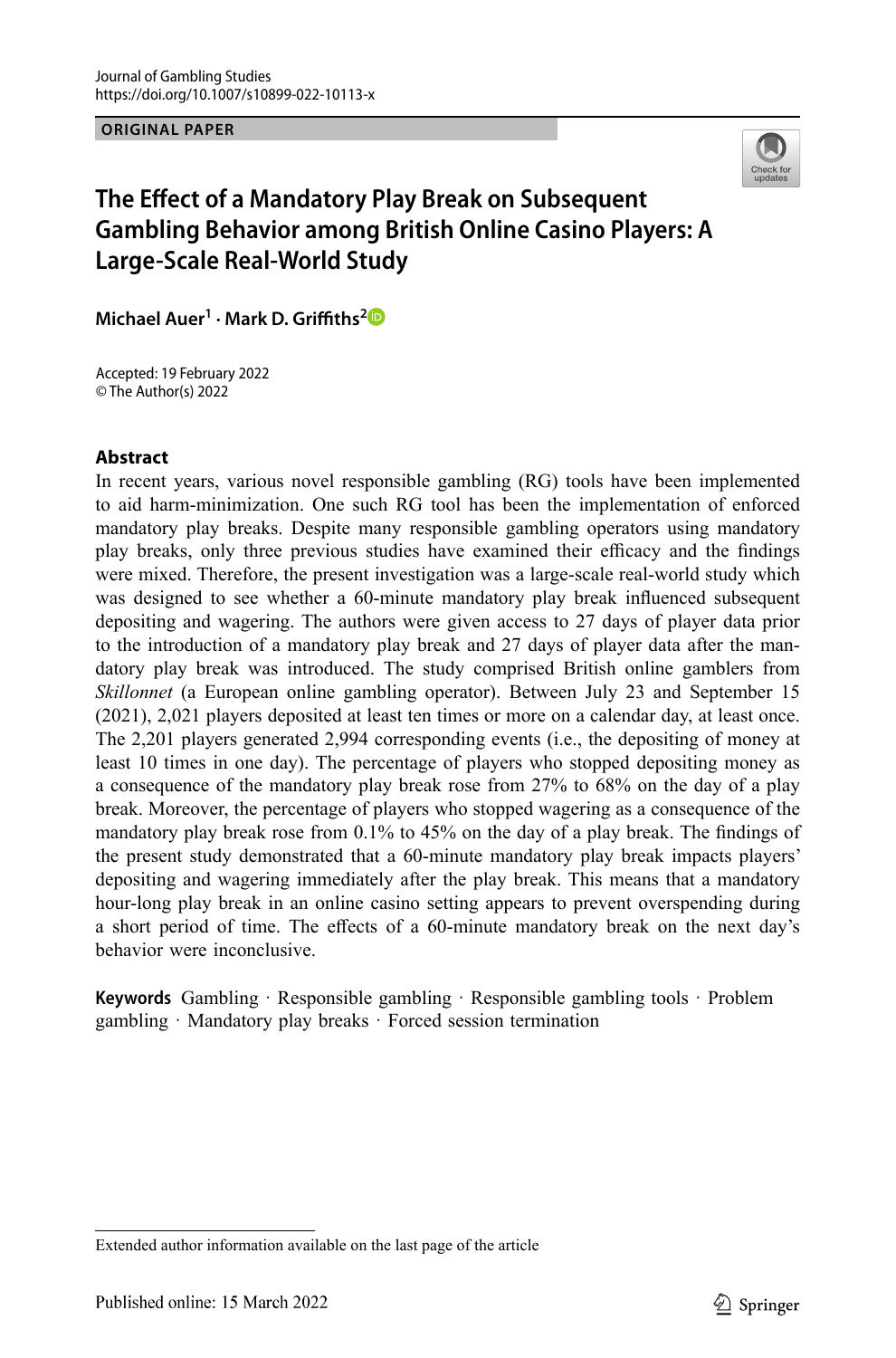# **Introduction**

In recent years, the improved coverage, convenience, and widespread availability of the internet have been facilitating factors for the increased popularity of online gambling. Generally, online gambling is less popular than land-based gambling. However, in recent years online gambling has become more popular, especially among younger people (Gómez et al., [2019](#page-15-0); Hollén et al., [2020](#page-15-1); Molinaro et al., [2018](#page-16-0)). Moreover, online gambling has been associated with problem and pathological gambling among a minority of individuals (Lawn et al., [2020](#page-15-2)). Several studies report that online gamblers are more likely to show signs of problematic gambling than those who do not gamble online (e.g., Chóliz et al., [2019](#page-15-3); Effertz et al., [2018](#page-15-4); Griffiths et al., [2009](#page-15-5); Volberg et al., [2018](#page-16-1)) although most online gamblers also gamble in offline environments too (Wardle et al., [2011\)](#page-16-2).

In online gambling, each transaction is assigned to an individual player account which means that various novel responsible gambling (RG) tools can be implemented to aid harmminimization. Such strategies include the use of mandatory breaks in play, 'pop-up' messaging, personalized messaging. limit-setting, and behavioral tracking tools (Harris & Griffiths, [2017\)](#page-15-6). Various experimental and real-world studies have shown that voluntary limit-setting can reduce subsequent gambling losses (e.g., Auer & Griffiths [2013](#page-15-7); Auer, Hopgartner & Griffiths, 2020; Wohl et al., [2013](#page-16-3); Wohl et al., [2014](#page-16-4)). Pop-up messages which appear while players are gambling have also been subject to several studies (e.g., Auer & Griffiths [2015;](#page-15-8) Auer et al., [2014](#page-15-9)). Auer et al., ([2014\)](#page-15-9) reported in a study of approximately 50,000 online gamblers that less than 1% of players who received a simple pop-up message after they had played 1,000 consecutive slot games stopped playing. In a follow-up study, Auer and Griffiths (2016) redesigned the pop-up message and incorporated normative feedback and a recommendation to set limits. The study found that the new 'enhanced' pop-message increased the efficacy compared to the simple message with the number of sessions ceasing after the pop-message being more than doubled. However, the absolute number of players who stopped gambling as a consequence of the pop-up message was still very low (less than 2%).

Contrary to voluntary measures, some countries (like Norway) have introduced mandatory loss limits (Auer et al., [2020](#page-15-10)). Based on evidence from peer-reviewed and grey literature, Delfabbro and King ([2021](#page-15-11)) compared the efficacy of voluntary vs. mandatory limit-setting. They concluded that relatively few gamblers used voluntary limit-setting technologies and that limit-setting generally had only a modest impact on gambling behavior in reducing expenditure. However, they also concluded that mandatory limit-setting systems in Norway showed promising results. Moreover, it should be noted that implementing such expenditure restrictions could lead to higher risk gamblers migrating elsewhere to potentially more harmful and less regulated operators.

Mandatory play breaks are another type of RG tool that online operators can use to aid harm-minimization. Here, online operators can block players from gambling for a short period of time after they have displayed excessive gambling behavior (e.g., engaging in a long play session, experiencing high monetary losses, frequently making monetary deposits, etc.). McAuliffe et al. ([2021](#page-15-12)) conducted a review of 86 studies regarding responsible product design to mitigate excessive gambling. They concluded that the product safety literature provided the best evidence for pop-ups with self-appraisal messaging, breaks in between rounds of play, precommitment to less risky bets, removal of electronic gaming machine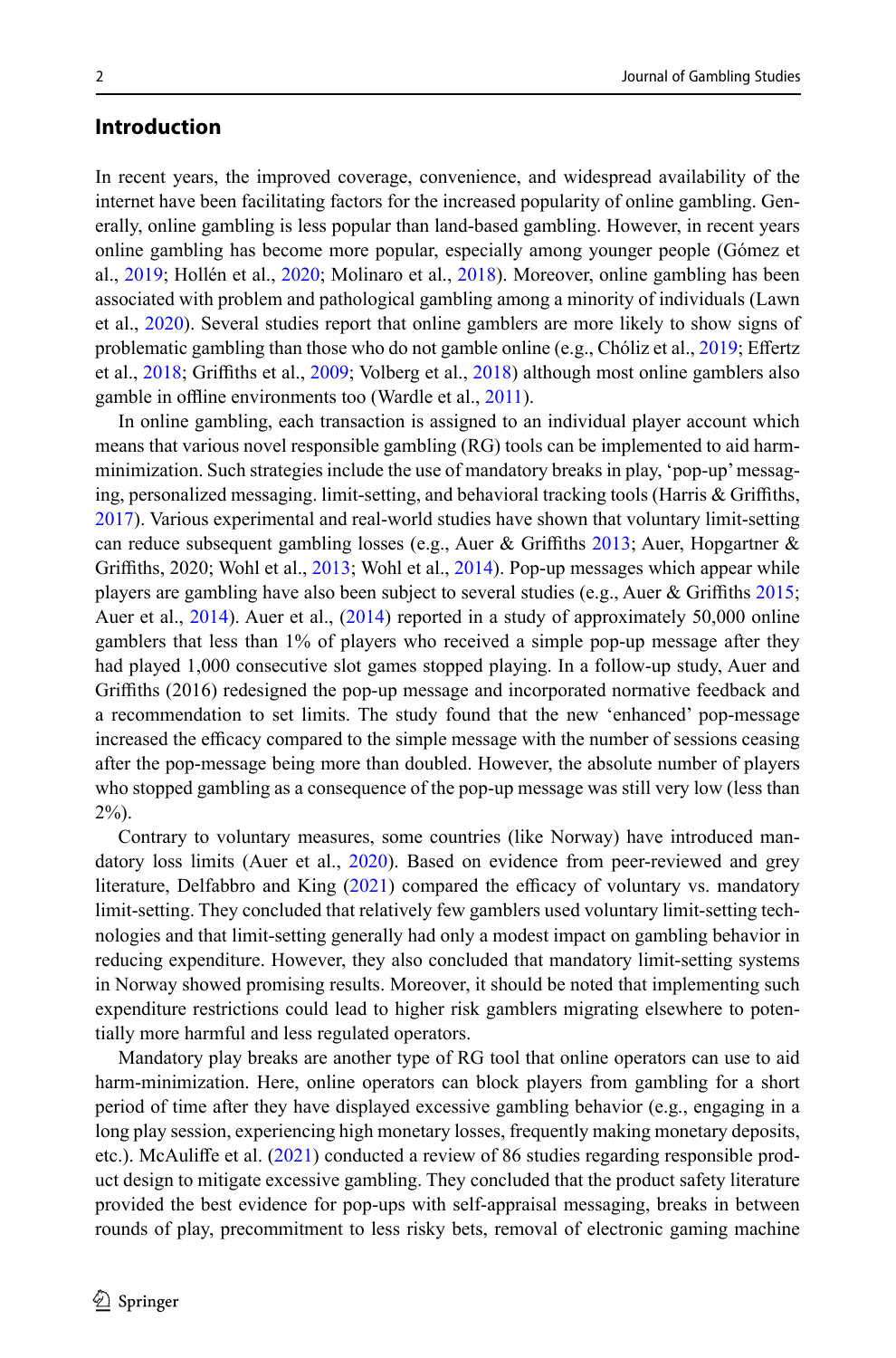(EGM) features that promote excessive gambling, providing recommendations that minimize house edge, and removing banknote acceptors. It has been argued that long playing sessions can create a dissociative state which in turn could lead to overspending (Griffiths et al., [2006](#page-15-13)). Jacobs( [1988](#page-15-14)) found dissociative states to be common among addicts (including problem gamblers). In a review concerning the understanding of slot machine behavior, Murch and Clark [\(2021](#page-16-5)) outlined the importance of dissociative experiences which are correlated with gambling problems and may be amplified by specific features of EGMs and other modern gambling formats. It is assumed that mandatory play breaks can help in the termination of a potentially dissociative state and avoid excessive losses. Despite the introduction of mandatory play breaks by many responsible gambling operators, evidence for their efficacy is limited.

The first study examining the efficacy of mandatory play breaks was an experimental laboratory-based study by Blaszczynski et al. ([2015\)](#page-15-15). Their experiment examined three different play break conditions (no break in play, a three-minute play break, and an eightminute play break) and their perceived impact on cravings for gambling (using a gambling craving scale). The study comprised 141 participants (all university students; 63 males) all of who played simulated electronic blackjack for a 15-minute period. The findings indicated participants in the longest (eight-minute) play break condition reported significantly higher craving than those in the other two conditions. Self-reported craving was also higher among participants in the three-minute play break condition than those who had no play break. There were no significant differences among participants' levels of self-reported dissociation. These findings suggest that forced play breaks may have some unintended consequences (i.e., increased craving which may result in individuals continuing gambling rather than curtailing it). However, the study was small-scale, lacked ecological validity, and the period of gambling prior to the forced play break was only a quarter of an hour.

More recently, two real-world studies have investigated the effects of mandatory play breaks with actual players on video lottery terminals (VLT) and a real gambling website. Auer et al.([2019a](#page-15-16)) studied 7,190 Norwegian video lottery terminal (VLT) players who experienced a forced session termination of 90 s after a one-hour play duration on the *Norsk Tipping* VLTs. The control group was based on a matched pairs design of similar players who played for slightly less than one hour and therefore did not experience an enforced play break. Results demonstrated that there was no significant effect of the forced termination regarding the amount of money staked in the subsequent gambling session or on the time duration of the subsequent gambling session. The results also indicated that forced terminations led to higher expenditure in the subsequent 24 h among those gamblers who had been forced to take a play break. However, the study lacked a proper control group as none of the matched pairs exceeded gambling for a one-hour period.

In a real-world experimental study by Hopfgartner et al. [\(2021](#page-15-17)), 21,129 online gamblers of Norwegian gambling operator *Norsk Tipping* were assigned to one of eight experimental groups. The groups differed with respect to a number of criteria, one of them being the length of a mandatory play break after one hour of consecutive play. That study investigated the differences between a 90-second, five-minute and 15-minute mandatory play break after one hour of consecutive play. The results indicated that a 15-minute mandatory play break led to a disproportionately longer voluntary play pause following the mandatory play break compared to 5-minute and 90-second mandatory play breaks. The median voluntary play pause after the play break for players whose gambling was interrupted for five minutes or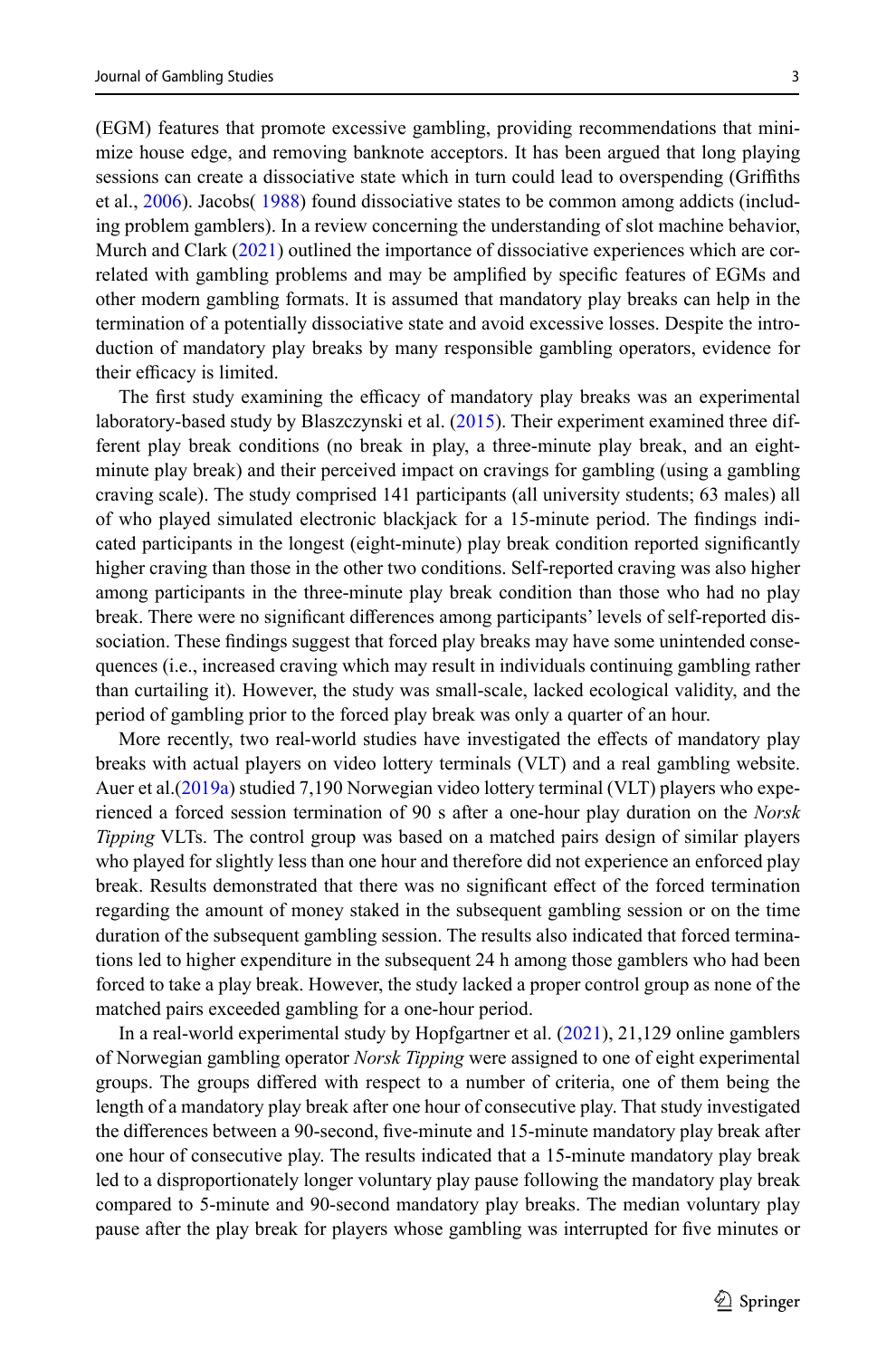90 s was less than two minutes. If the mandatory play break was 15 min, the median play pause was more than six minutes.

Given the mixed findings concerning the efficacy of mandatory play breaks in the few previous studies, the present investigation was a large-scale real-world study which was designed to answer the following research questions (RQs):

- RQ1: Does a 60-minute mandatory play break influence subsequent depositing and wagering on the day of the play break?
- RQ2: Does a 60-minute mandatory play break influence subsequent depositing and wagering on the next day?
- RQ3: Is there a correlation between pre-play break money lost and post-play break depositing or wagering? It was posited that craving could be the reason for more wagering/depositing after the play break if the losses were larger than expected before the play break.
- RQ4: Is there a correlation between the amount of money won prior to the 60-minute mandatory play break and depositing as well as wagering after the play break?
- RQ5: Does gambling intensity change over time as a consequence of the introduction of a 60-minute mandatory play break?
- RQ6: Does a 60-minute mandatory play break have an impact on loyalty?

The answers to these research questions are likely to have important impacts on technical possibilities in the prevention of gambling disorder.

# **Method**

### **Study context**

The present study was carried out comprising British online players from *Skillonnet* (a European online gambling operator). *Skillonnet* offers a variety of different games including slots, roulette, blackjack, baccarat, live-casino games, and live roulette. *Skillonnet* provided anonymized player tracking data from several UK-based online casino sites for secondary analysis (i.e., analysis on a pre-existing dataset). Player tracking data were provided for the time period between July 23 and September 15, 2021. On August 20, 2021, *Skillonnet* introduced a mandatory 60-minute play break if players made ten deposits into a gambling account on a single calendar day. The timestamp of each deposit was available for the entire observation period from July 23 to September 15. The first, second, third, and tenth deposit timestamp could be computed from the available raw data. The authors chose a control period from July 23 and August 19 and a treatment period from August 20 and September 15. The 27 days in each period were chosen because there is a strong periodicity with respect to weekdays. Fridays and Sundays are the days that have the largest number of active players and the remaining five days have the lowest gambling activity. The 27-day control period and the 27-day treatment period have the exact same number of Sundays, Mondays, Tuesdays, etc.

Between July 23 and August 19 (the control period), there was no mandatory play break after the tenth deposit. Players could deposit and play in the 60 min after the tenth deposit as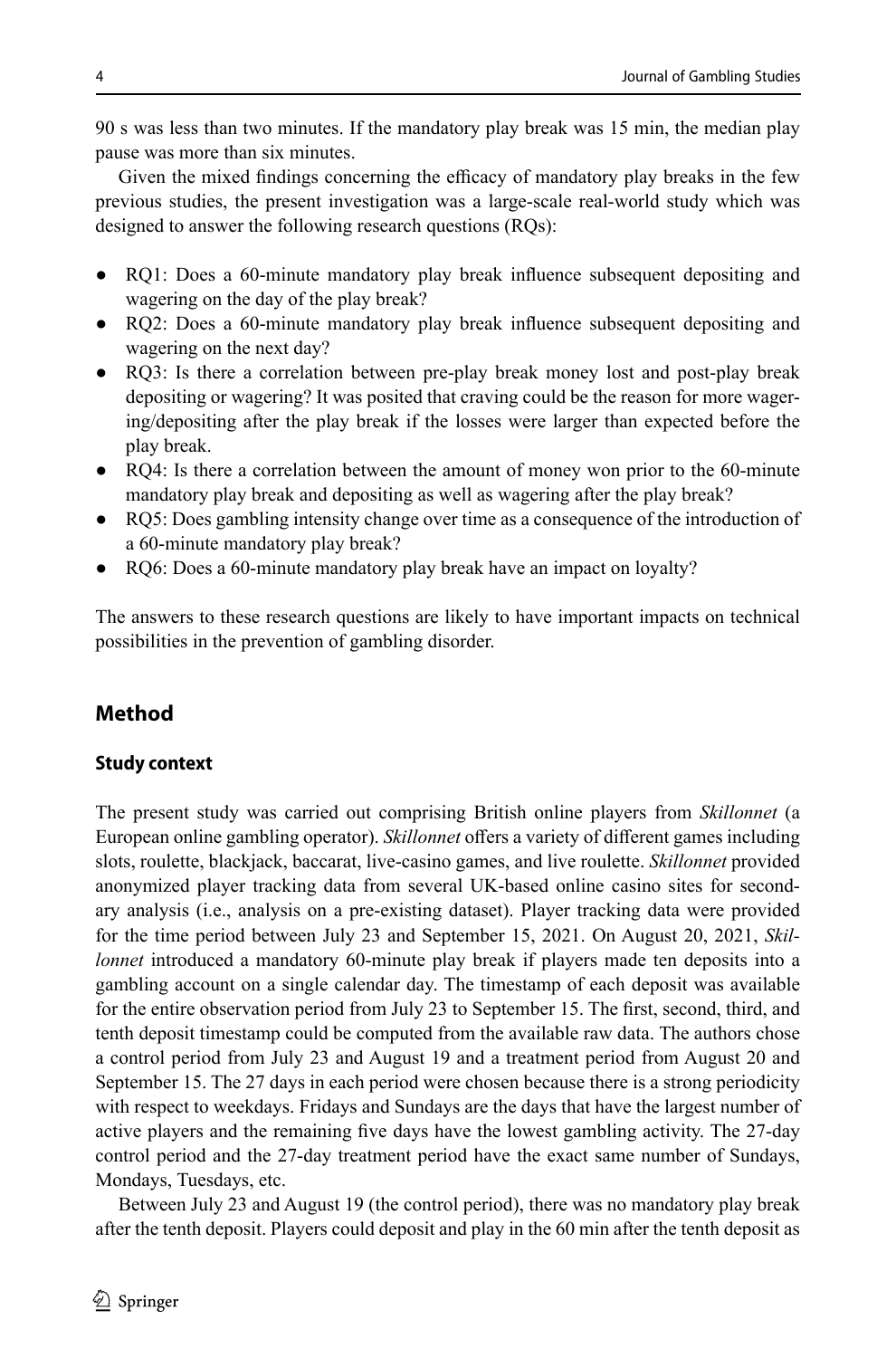often as they wanted. Between August 20 and September 15 (the treatment period), players could not play or deposit for 60 min starting with the exact timestamp of the tenth deposit on a calendar day. After the 60 min elapsed, they could deposit and play again if they wanted to do so. Figure [1](#page-4-0) displays the number of times players deposited at least ten times in the control period and the treatment period. There were 1,461 events (i.e., the depositing of money at least 10 times in one day) in the control period and 1,533 in the treatment period. The dashed vertical line separates the control period and the treatment period. No major changes or promotions happened on the *Skillonnet* site during the study period.

#### **Statistical analysis**

The authors were given access to a *Skillonnet* secondary dataset which comprised each bet and each win, as well as each deposit and each withdrawal. Appendix [1](#page-13-0) reports the variables which were computed based on the raw data provided by the gaming operator. The amount of money deposited, withdrawn, wagered, won, lost, number of games, and number of deposits were computed for the session during which the tenth deposit occurred. Moreover, the amount of money which was in the gambling account (last balance) when the session ended as well as the session length in minutes were also computed.

Sessions were computed based on the timestamp of the single wagers. If two wagers were placed within 15 min of each other, the time between those two events counted as session time. If there was more than 15 min between two wagers, the time between the two events was not counted as session time. Several other research studies have used 15 min to define session length (e.g., Auer et al.,  $2019a$ ) so this convention was followed. The authors were also aware that most gambling operators use 15 min to compute session time. The amount of money deposited and wagered from 00:00 until the tenth deposit were also computed. The same two metrics were computed for the next calendar day if a player had deposited money at least ten times on the previous day.

<span id="page-4-0"></span>

**Fig. 1** Number of times players deposited money at least 10 times for each day between July 20 and September 15. The dashed vertical line separates the control and treatment period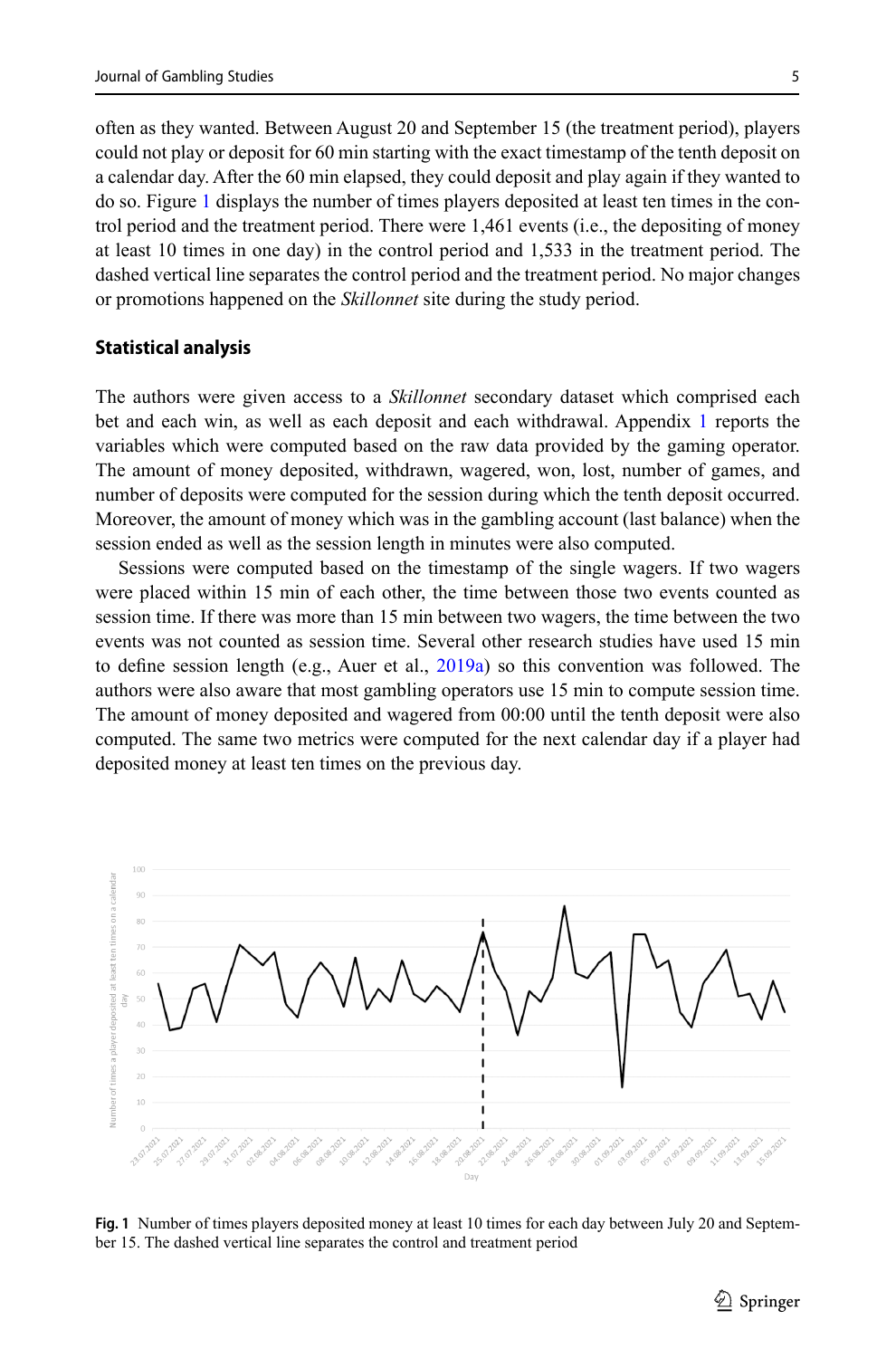Mann-Whitney U-Tests (Mann & Whitney, [1947](#page-15-18)) were used due to the skewed distribution of the amount of money wagered, lost, won, withdrawn, and deposited. The Shapiro-Wilk test was used to test for a normal distribution (Razali et al., 2011). A logistic regression was applied on the data from the treatment period. The binary dependent variable indicated whether players deposited until midnight after a mandatory play break and the independent variables were the session metrics as well as the behavior from midnight until the mandatory play break.

#### **Participants**

Between July 23 and September 15 (2021), 2,021 players deposited at least ten times or more on a calendar day, at least once. The players' average age was 38.20 years (*SD*=10.77), and 1,105 players were female (55%) and 916 players were male (46%). The 2,021 players produced 2,994, events. An 'event' refers to a player depositing at least ten times during one calendar day. A total of 1,461 events occurred between July 23 and August 18 (control period) and 1,533 events occurred between August 20 and September 15 (treatment period). August 19 was excluded from the analysis because the mandatory play break was introduced by the gaming operator on that day. However, the authors did not know the exact time when the mandatory play break was introduced on that day so data from that day were excluded from the analysis.

## **Results**

#### **Demographic statistics**

The average age of players who deposited at least once ten times or more on a calendar day in the control period was  $38.28$  years (SD=10.74) and  $56\%$  were female. This compared to 38.24 years (SD=10.70) and 54% female in the treatment period. There was no significant difference with respect to age ( $t=0.077$ ,  $p=0.94$ ) or gender ( $z=-1.51$ ,  $p=0.13$ ) between participants in the control period and the treatment period.

#### **Data distribution statistics**

There was a significant deviation from a normal distribution for the amount deposited since midnight before the tenth deposit in the control period using the Shapiro-Wilk test  $(W=0.51, p<0.001)$ . There was no significant difference in the amount of money deposited from midnight before the tenth deposit between the control period and the treatment period using the Mann-Whitney U-test (U=1,102,408,  $p=0.46$ ). There was a significant deviation from a normal distribution for the amount of money lost from midnight before the tenth deposit in the control period using the Shapiro-Wilk test  $(W=0.700, p<0.001)$ . There was no significant difference in the amount of money lost from midnight before the tenth deposit between the control period and the treatment period using the Mann-Whitney U-Test (U=1,100,804, *p*=0.42).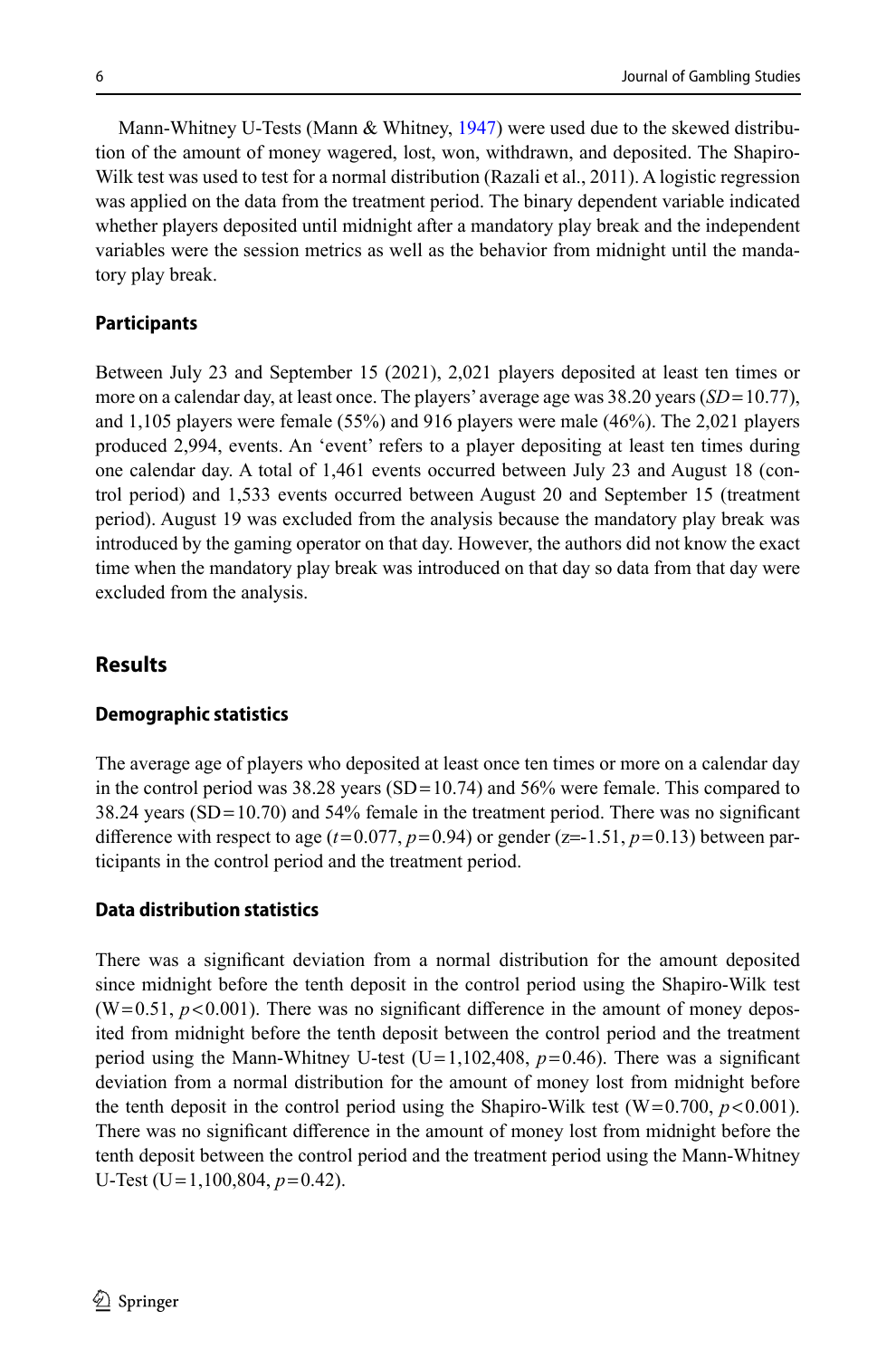#### **Mandatory play break efficacy on the day of the play break (RQ1)**

In order to evaluate the effectiveness of the 60-minute mandatory play break, the authors computed the number of players who deposited more than ten times during the control period and the treatment period. During the control period, players could deposit immediately after the tenth deposit and in the treatment period there was a 60-minute time window during which players could not play or deposit. Figure [2](#page-6-0) displays the percentage of events when players deposited more than ten times on a calendar day. Figure [1](#page-4-0) shows that on July 23, 56 players deposited at least ten times. Figure [2](#page-6-0) shows that of these 56 players, 39 deposited at least eleven times on that day (70%). Seventeen players stopped depositing after the tenth deposit on that calendar day (30%).

On August 20, the first day after the introduction of the mandatory play break, 76 players deposited at least ten times. Of these, 76, 22 deposited at least eleven times (29%) and 54 players stopped depositing after the tenth deposit on that calendar day (61%). On average during the control period, 73% of players deposited at least eleven times from the players who deposited at least ten times. On average during the treatment period, 32% of players deposited at least eleven times from the players who deposited at least ten times. This difference was statistically significant  $(t=21.43, p<0.0001)$ . During the control period, 99.9% of players wagered at least once after then tenth deposit. During the treatment period, 55% of players wagered at least once after the tenth deposit. This difference was statistically significant (*t*=29.33, *p*<0.0001).

#### **Mandatory play break efficacy on the day after the play break (RQ2)**

The depositing of money the following day was another metric used to evaluate the effectiveness of the mandatory play break. Figure [3](#page-7-0) shows the percentage of events when players deposited money on the next day. In the control group, on average 58% of players who deposited money at least ten times during a single day, deposited on the next day. During the

<span id="page-6-0"></span>

**Fig. 2** Percentage of events when players deposited more than 10 times on a calendar day. The denominator for the percentage computation is displayed in Fig. [1](#page-4-0)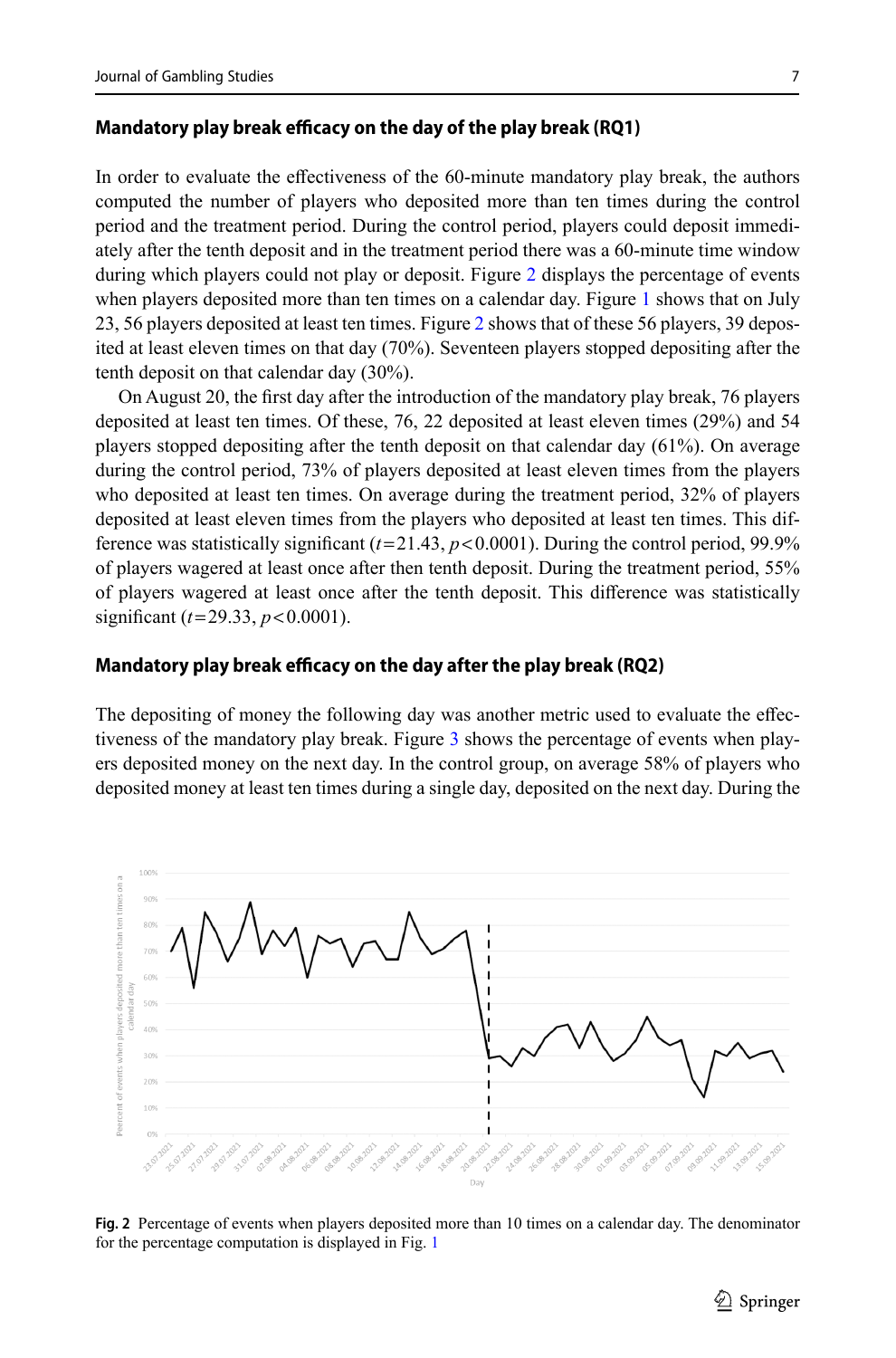<span id="page-7-0"></span>

**Fig. 3** Percentage of events when players deposited on the next day, given they deposited at least ten times on the previous day

treatment period, on average 59% of players who deposited money at least ten times during a single day, deposited on the next day. This difference was not statistically significant (*t*=- 1.16, *p*=0.25). In the control group, on average 66% of players who had deposited money at least ten times during a single day, wagered on the next day. In the treatment group, on average 71% of players who had deposited money at least ten times during a single day, wagered on the next day. This difference was statistically significant  $(t=-2.134, p=0.023)$ .

### **Losing/winning and depositing propensity (RQ3 and RQ4)**

The authors also analyzed whether there was a correlation between losing/winning and the propensity to deposit money on the same day after a mandatory play break as well as the day after a mandatory play break. The 1,533 events during the treatment period were classified into ten groups according to the amount of money lost in the session prior to the mandatory play break. All players in Groups 1 to 9 lost. This means that their amount wagered was larger than the amount won. Group 10 contains the players who won more than they wagered. Among the players with the highest monetary losses (Group 1), 36% deposited money at least once more on the same day after the mandatory play break and 45% in this group deposited money on the next day. Among the players who won more money than they wagered (Group 10), 39% deposited money at least once more on the same day after the mandatory play break and 69% in this group deposited money on the next day. No significant difference was found with respect to depositing money the same day after a mandatory play break across the ten groups ( $\chi^2 = 8.27$ ,  $p = 0.49$ ). A significant difference was found with respect to depositing money the next day after a mandatory play break across the ten groups  $(\gamma^2 = 27.66, p = 0.001)$ .

### **Regression analysis**

Logistic regression analysis was performed on the data from the treatment period. The binary dependent variable indicated whether players deposited up to midnight following a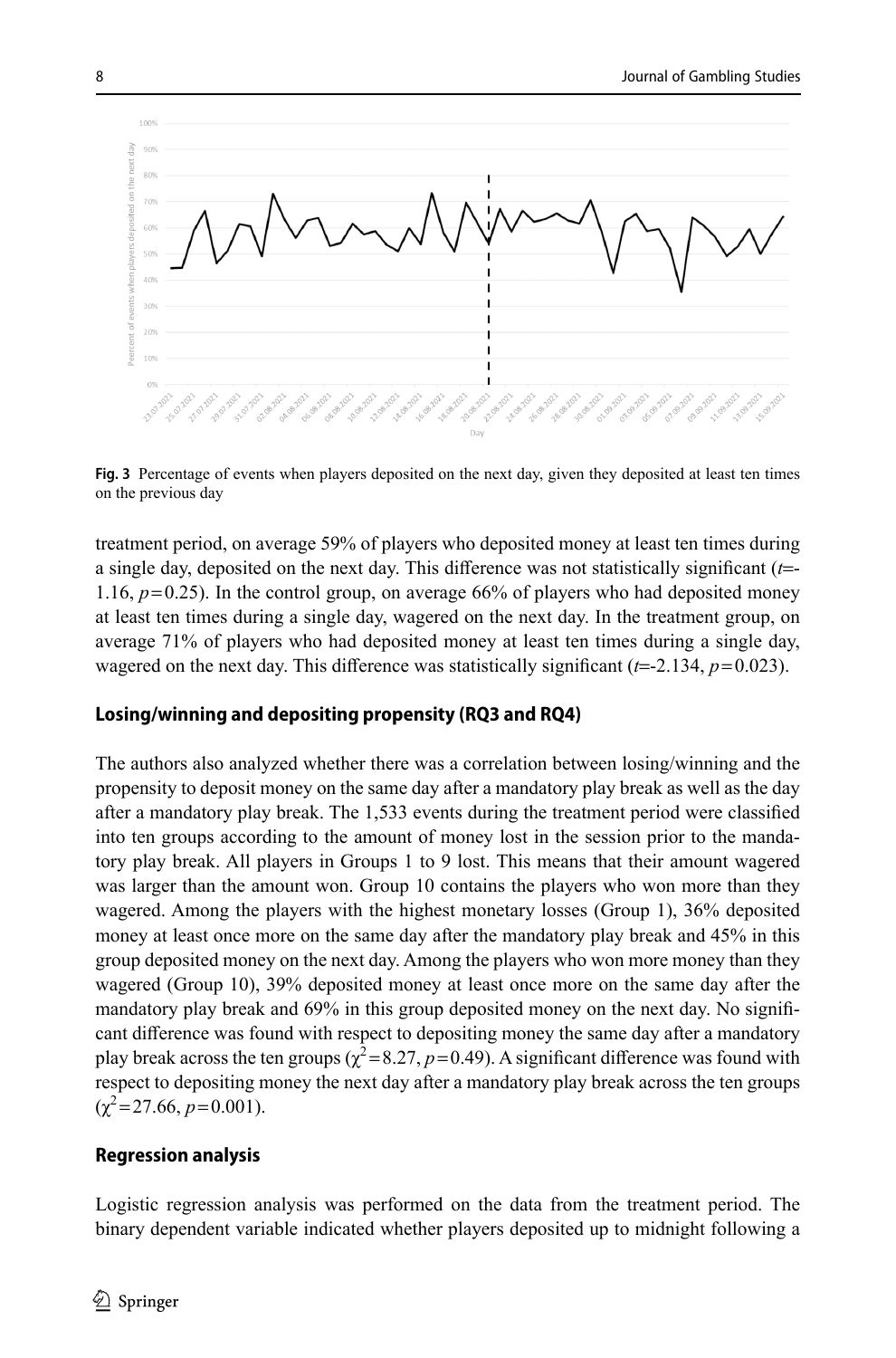mandatory play break and the independent variables were the session metrics as well as the behavior from midnight until the mandatory play break. A Nagelkerke  $R^2$  of 0.023 indicated very low model quality (i.e., only 2.3% of the variance was explained by the independent variables). Three *p*-values were smaller than 0.05: (i) the session before the mandatory play break occurred between 01:00am and 05:00am (i.e., those who received a mandatory play break between 1am-5am were more likely to deposit money again at least once during the calendar day); (ii) the amount of money won in the session before the mandatory play break (i.e., the larger the amount of money paid back as winnings in the session before the mandatory play break, the less likely the player was to deposit money again at least once during the calendar day); and (iii) the maximum amount of money in the player's account during the session before the mandatory play break (i.e., the larger the maximum amount of money a player had in the gambling account during the session before the mandatory play break, the more likely the player was to deposit money again at least once during the calendar day).

### **Mandatory play breaks and gambling intensity over time (RQ5)**

The authors also evaluated whether the introduction of a 60-minute mandatory play break resulted in a change of gambling intensity over a longer period of time. Therefore, the number of players who received at least one mandatory play break at the start of the treatment period between August 20 and August 26 was computed. A total of 333 players experienced at least one mandatory play break during these seven days. For these 333 players, the amount of money deposited, amount of money wagered, and session length during the past seven days of the treatment period between September 9 and September 15 was computed. The same procedure was applied to the control period. In the control period the sevenday period was July 23 to July 29. Here, 301 players deposited money at least on one day ten times during these seven days. For these 301 players, the amount of money deposited, amount of money wagered, and session length were computed for the last seven days of the control period between August 12 and August 18. There were no significant differences in the amount of money deposited (U=9729,  $p=0.68$ ), amount of money wagered (U=9217,  $p=0.71$ ) or session length (U=9386, p=0.91) between the control period and the treatment period.

## **Mandatory play breaks and loyalty (RQ6)**

The authors also evaluated whether the introduction of a 60-minute mandatory play break had an impact on loyalty. Therefore, the number of players who received at least one play break at the beginning of the treatment period between August 20 and August 26 was computed. Here, 333 players experienced at least one play break during these seven days. Of these 333 players, 163 wagered money at least once during the last seven days of the treatment period between September 9 and September 15 (48.9%). In the control period, 301 players deposited money at least on one day ten times or more between July 23 and July 29. Of these 301 players, 124 wagered at least once during the last seven days of the control period between August 12 and August 18 (41.2%). The difference of 7.7% between the 48.9% and the 41.2% who deposited at the end of the control and treatment period was statistically significant  $(Z=1.958, p=0.05)$ .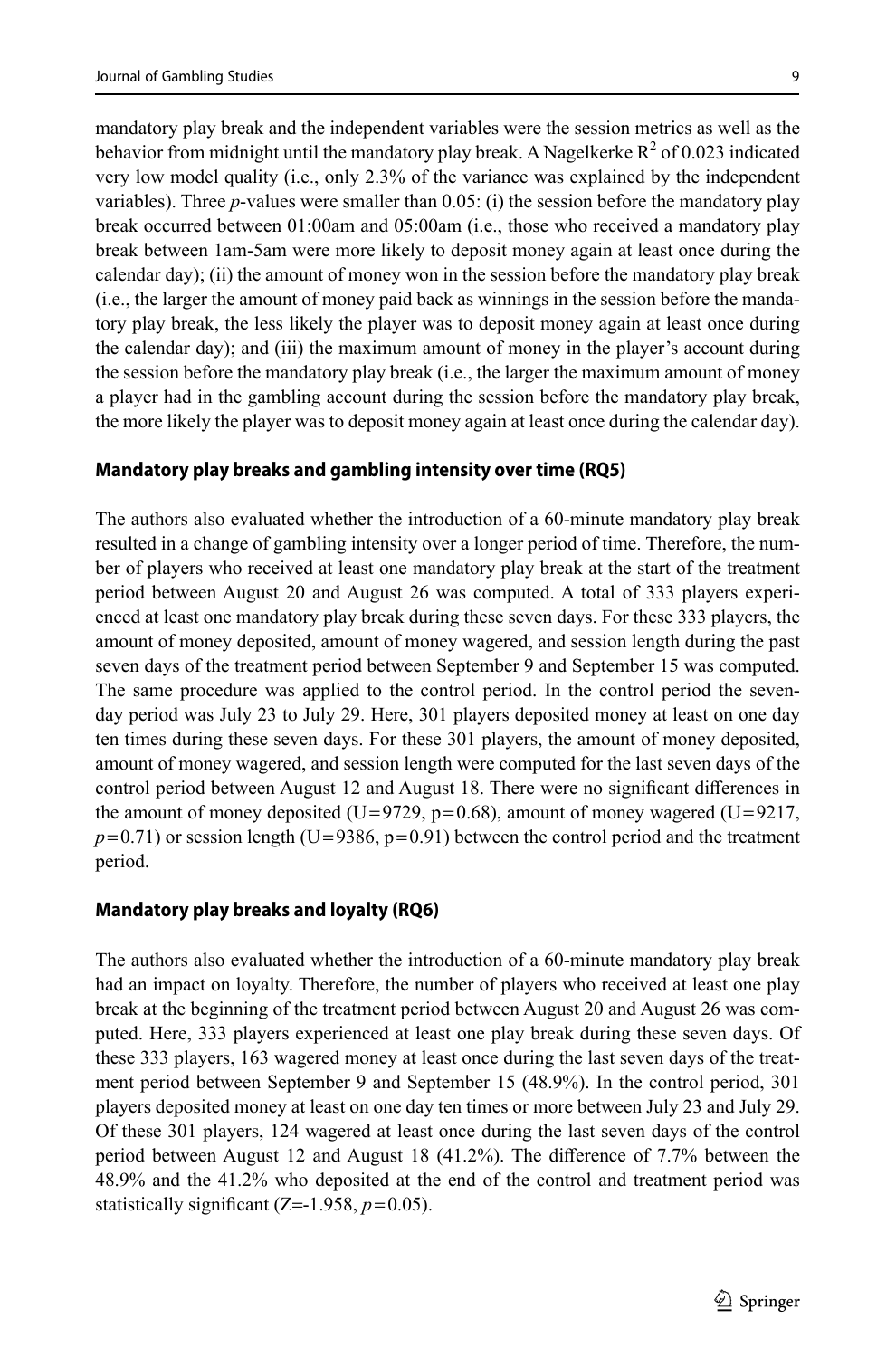## **Discussion**

The present real-world study investigated the effect of a forced online gambling session termination after ten deposits on a single calendar day for 60 min at a gaming operator's online casino websites. The efficacy of the 60-minute mandatory play break on depositing/ wagering money on the same day as well as the next day was evaluated. Furthermore, the impact on behavior several weeks in the future as well as the impact on player loyalty was also studied.

The authors were given access to 27 days of player data prior to the introduction of mandatory play breaks and 27 days of player data after the mandatory play break was introduced. Gambling activity was not evenly distributed on the gaming operator's websites and for that reason, exactly the same number of weekdays was chosen for the control period and treatment period. There were no significant differences with respect to the distribution of the amount of money deposited and amount of money wagered before the tenth deposit between the control period and the treatment period. The same holds true with respect to gender and age (i.e., players gambling during the control period were not significantly older or younger compared to players gambling during the treatment period). The percentage of females was also not significantly different. Therefore, it was assumed that there were no major relevant demographic differences between the control period and the treatment period which could have had an impact on player behavior, other than the mandatory play break.

On average during the control period, 73% of players deposited at least eleven times during a single day from those players who deposited money at least ten times during a single day. After the mandatory play break was introduced, on average only 32% of players deposited money at least eleven times during a single day from those players who deposited at least ten times during a single day. This means that the percentage of players who stopped depositing money as a consequence of the mandatory play break rose from 27% to 68% on the day of the play break. This finding supports the hypothesis that mandatory play breaks not only interrupt a gambling session, but possibly brings to an end a state of dissociation if the player was experiencing one (Griffiths et al., [2006;](#page-15-13) Monaghan, [2009](#page-16-6)). A similar decrease in gambling activity was observed with respect to wagering money after the mandatory play break. After the mandatory play break was over, 55% of players wagered money at least once more during the rest of the day. Before the mandatory play break was introduced almost all of the players wagered money at least once after the mandatory play break (99.9%). This means that 45% of players stopped wagering money on that calendar day after receiving the mandatory play break.

The study also investigated the impact of the mandatory play break on the depositing and wagering of money during the following day. Findings indicated there were no significant differences in the control period and the treatment period with respect to the percentage of players who deposited during the next day following the mandatory play break. However, players in the treatment period were more likely to wager during the next day following a mandatory play break compared to players in the control period. This indicates that a mandatory play break for 60 min after ten deposits does not impact depositing the following day. However, the play break appears to increase the propensity to wager.

Blaszczynski et al. ([2015\)](#page-15-15) reported increased self-reported craving after longer mandatory play breaks in an experimental study Auer et al. ([2019a](#page-15-16)) reported increased wagering after forced VLT session terminations in a real-world study. The present study investigated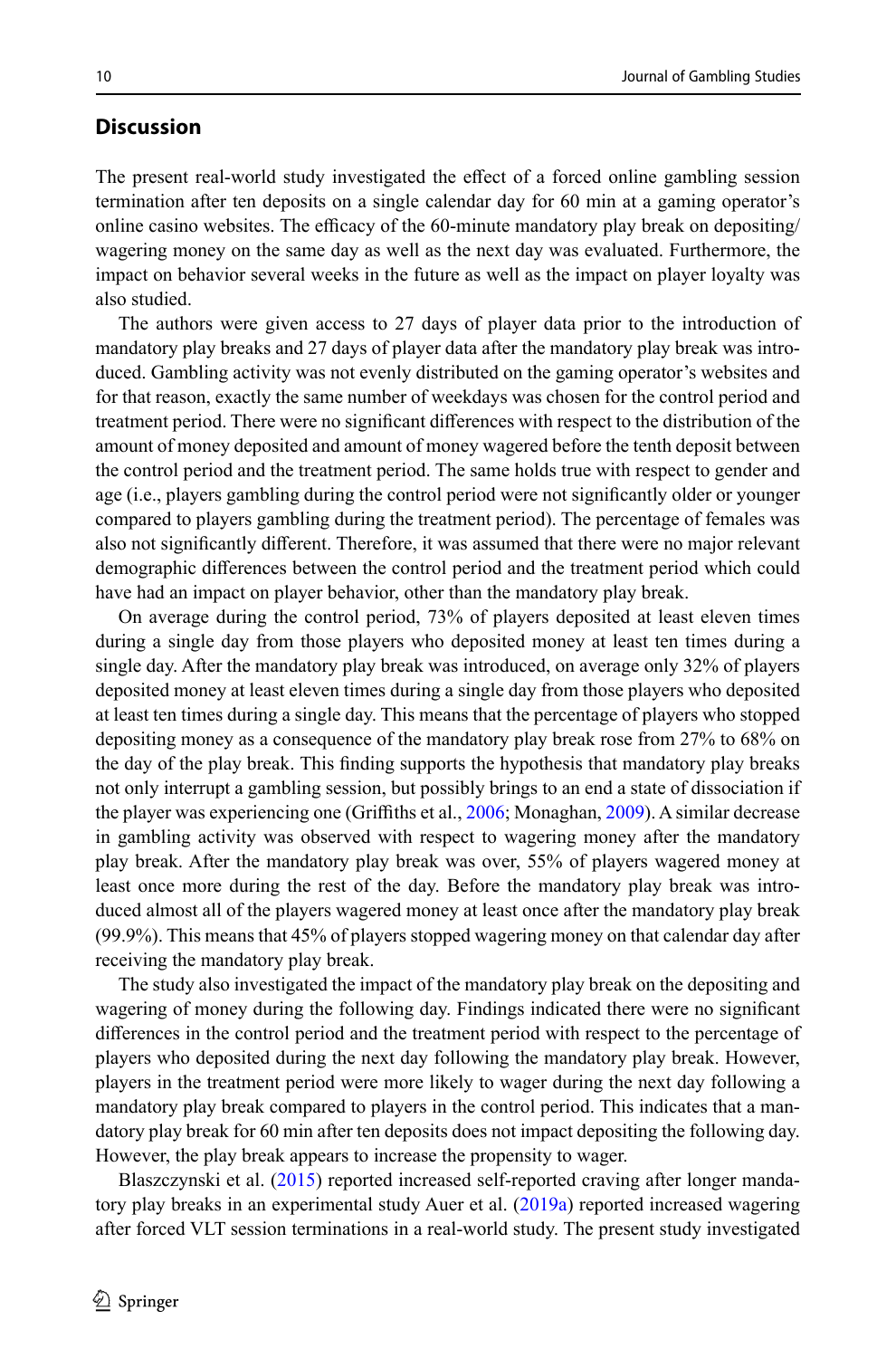whether players with high losses were more likely to deposit and wager after the mandatory play break was over. Previous studies (i.e., Challet-Bouju et al., [2020;](#page-15-19) Perrot et al., [2018](#page-16-7)) have operationalized chasing losses using the metric of frequent depositing (which was also used in the present study). Chasing losses has been described as an important risk factor for problem gambling in several studies (e.g., Campbell-Meiklejohn et al., [2008](#page-15-20); Lesieur, [1979](#page-15-21)). The present study analyzed the influence of the amount lost before a mandatory play break on the propensity to deposit and wager afterwards. The results in the present study do not support chasing losses as operationalized because there was no significant difference regarding the propensity to deposit money after the mandatory play break with respect to the amount of money lost before the mandatory play break. However, it should be noted that chasing losses using account-based tracking data not have a fixed definition.

The authors also analyzed the propensity to deposit money on the following day after a mandatory play break. The results indicated that there was a negative association between the amount of money won and depositing money the next day. Figure [4](#page-10-0) shows that the percentage of players who deposited money the day after a mandatory play break increased as a function of the group they were assigned to on the x-axis. A larger number indicates a lower amount of money lost and Group 10 comprises the players who won money in the session immediately before the mandatory play break. This appears to indicate that players who lose less money in the session immediately before the mandatory play break are more likely to deposit money the next day. Players who won money in the session immediately before the mandatory play break were also more likely to deposit money on the next day compared to the 10% of players who lost the most (Group 1). Players who had lost less money or won more money than they wagered were more likely to deposit money the day following a mandatory play break. This perhaps indicates that players chase after their winnings rather than their losses. Such a finding has not been described or reported in any previous research.

The authors also wanted to understand which behavioral indicators were predictive of depositing on the same day after a mandatory play break. The independent variables were based on the session immediately before the mandatory play break (i.e., the amount of money deposited in the session immediately before the mandatory play break) and metrics computed for the time between midnight until the mandatory play break (i.e., the amount of money deposited between midnight and the mandatory play break). Results indicated that only 2.3% of the variance was explained by the 21 variables (see Table [1](#page-11-0)). This means that 97.7% of the variance is unaccounted for and the decision to deposit money again after the

<span id="page-10-0"></span>**Fig. 4** Percentage of players who deposited on the same day/next day after a mandatory play break during the treatment period. The ten groups on the x-axis are based on the amount lost in the session before the mandatory play break. Group 10 contains players who won (amount won larger than amount wagered)



■% of players who deposited on the same day after a mandatory play breal ■% of players who deposited the day after a mandatory play break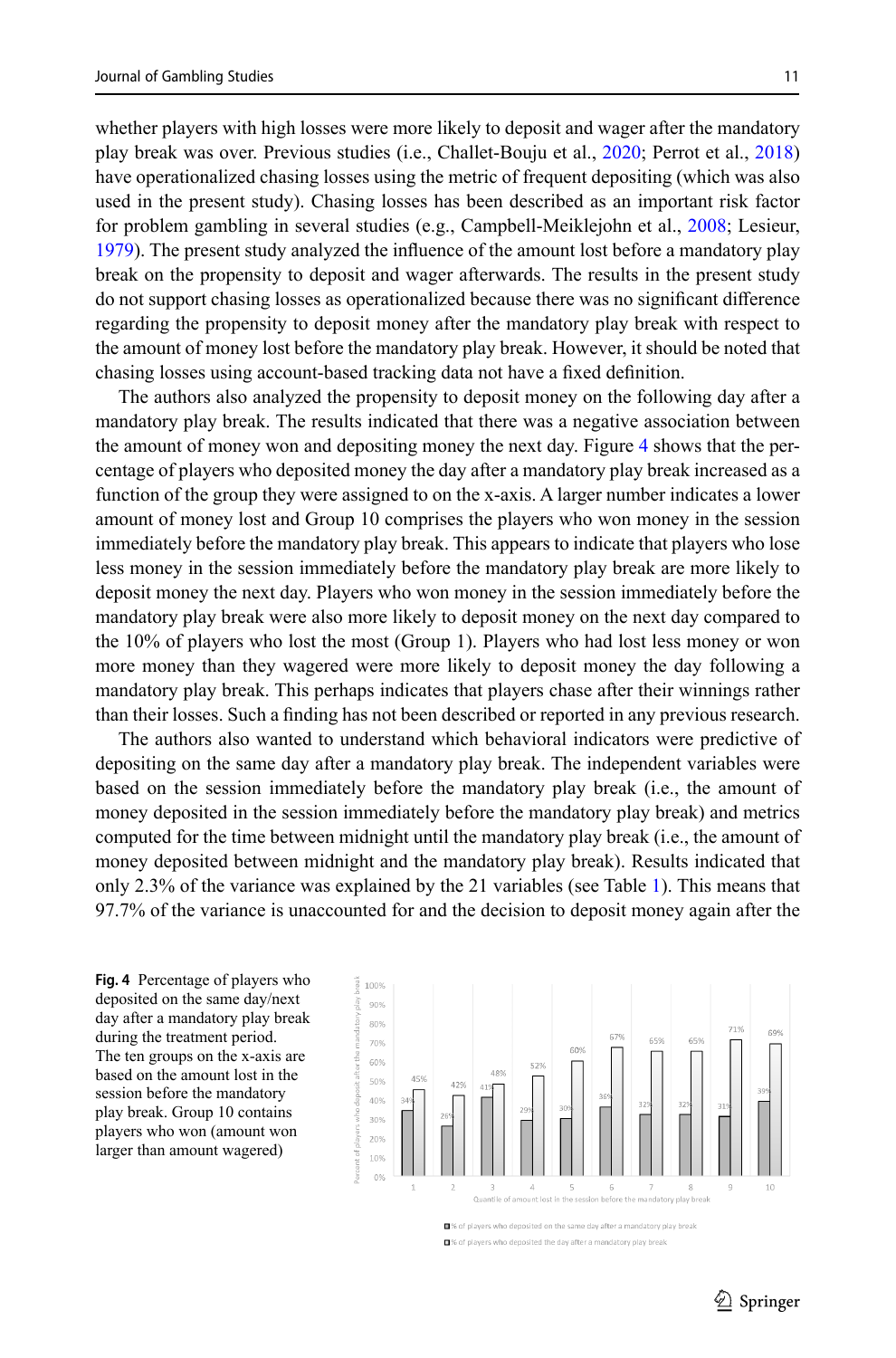| DUINNHUII CUNCCHUII                                         |             |         |          |        |        |
|-------------------------------------------------------------|-------------|---------|----------|--------|--------|
| Variables                                                   | b           | std err | <b>z</b> | p >  z | sig    |
| Intercept                                                   | $-2.065700$ | 0.887   | $-2.329$ | 0.020  |        |
| Night session                                               | 0.537100    | 0.232   | 2.310    | 0.021  | $\ast$ |
| Session length                                              | $-0.003500$ | 0.002   | $-1.461$ | 0.144  |        |
| Amount of money deposited in the session                    | $-0.002200$ | 0.001   | $-1.720$ | 0.085  |        |
| Amount of money withdrawn in the session                    | 0.002900    | 0.002   | 1.915    | 0.055  |        |
| Number of money deposits in the session                     | 0.030500    | 0.030   | 1.028    | 0.304  |        |
| Amount of money wagered in the session                      | 0.000600    | 0.000   | 1.851    | 0.064  |        |
| Amount of money won in the session                          | $-0.000800$ | 0.000   | $-1.987$ | 0.047  | $\ast$ |
| Number of games in the session                              | 0.000054    | 0.000   | 0.235    | 0.814  |        |
| Amount of money lost in the session                         | $-0.001400$ | 0.001   | $-1.941$ | 0.052  |        |
| Maximum monetary balance in the session                     | 0.001600    | 0.001   | 2.628    | 0.009  | $\ast$ |
| Monetary balance at the start of the session                | $-0.003000$ | 0.002   | $-1.595$ | 0.111  |        |
| Monetary balance at the end of the session                  | 0.001200    | 0.002   | 0.668    | 0.504  |        |
| Amount of money wagered on the last game in the<br>session  | $-0.000400$ | 0.002   | $-0.179$ | 0.858  |        |
| Amount of money wagered on the first game in the<br>session | 0.011000    | 0.008   | 1.403    | 0.160  |        |
| Amount of money wagered all day before                      | 0.000006    | 0.000   | 0.064    | 0.949  |        |
| Amount of money won all day before                          | $-0.000012$ | 0.000   | $-0.136$ | 0.892  |        |
| Amount of money lost all day before                         | $-0.000018$ | 0.000   | $-0.106$ | 0.915  |        |
| Amount of money deposited all day before                    | $-0.000400$ | 0.001   | $-0.794$ | 0.427  |        |
| Number of money deposits all day before                     | 0.145400    | 0.085   | 1.711    | 0.087  |        |
| Age                                                         | $-0.001700$ | 0.005   | $-0.324$ | 0.746  |        |
| Female                                                      | $-0.036300$ | 0.114   | $-0.319$ | 0.749  |        |

<span id="page-11-0"></span>**Table 1** Outcome of logistic regression with depositing after the mandatory play break as dependent variable. The number of stars indicate the size of *p*-values,  $* : p < 0.05$ . None of the variables are significant after Bonferroni correction

60-minute mandatory play break is mostly accounted for by other factors which were not examined in the present study. Only three variables had a *p*-value smaller then 0.05. Firstly, players whose sessions were terminated between 01:00am and 05:00am in the morning were more likely to deposit at least once more during the remainder of the day. This is most likely related to the fact that there are still between 19 and 23 h left in the day for those players to deposit money. Secondly, the amount of money won during the session before the mandatory play break had a negative association with the propensity to deposit money at least once more in a single calendar day.

Thirdly, it appears that the amount of money in the player's gambling account (commonly referred to as the balance) before the mandatory play break had a positive association with the propensity to deposit at least once more on the same day (i.e., the larger the balance, the higher the propensity to deposit more money on the same day). The authors computed three variables based on the balance (the amount of money the player had in the gambling account at the start of the session, the amount of money the player had in the gambling account at the end of the session, the maximum amount of money the player had in the gambling account at any point of time during the whole session). The only statistically significant variable among those three was the maximum amount of money a player had in the gambling account in the session immediately before the mandatory play break.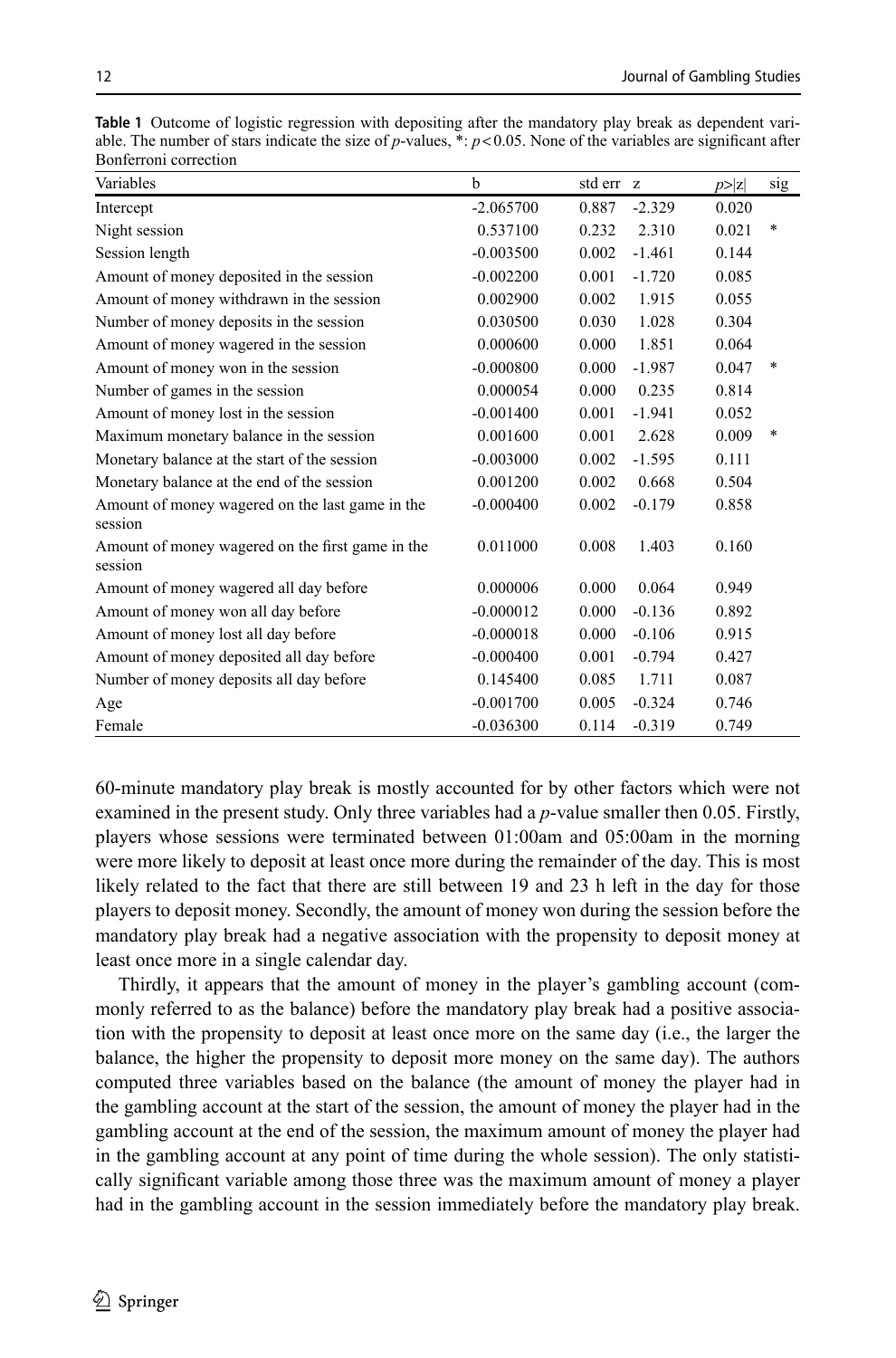The larger the value, the larger the likelihood in depositing money once more during the remainder of the calendar day.

Although the results indicated that there was no significant effect of the mandatory play break in depositing money and wagering money the next day, the study also investigated longer-term effects. Depositing and wagering money during the last days in the treatment period was investigated among players who had received at least one mandatory play break during the first seven days of the treatment period. Comparisons of depositing and wagering money before the tenth deposit between control period and treatment period supported the notion that there were no significant differences, other than the introduction of the mandatory play break. The analysis did not show any significant increases or decreases of depositing or wagering money in the three weeks following players receiving a mandatory play break.

The introduction of a mandatory play break could potentially annoy players and consequently motivate them to leave an operator's site and continue gambling elsewhere. As far as the authors are aware, mandatory play breaks for 60 min are not common among online casinos and after receiving them, players could simply look for less socially responsible online casinos that do not have mandatory breaks. Auer et al. $(2019b)$  $(2019b)$  $(2019b)$  found that players who voluntarily set themselves limits were more likely to play with an operator after one year compared to players who did not set themselves voluntary limits. The present study computed the percentage of players who wagered at least once in the last seven days of the treatment period. The baseline were the players who received at least one mandatory play break during the first seven days of the treatment period. Two-fifths of those players (41.2%) wagered during the last seven days of the treatment period. In the control period, almost half of of players (48.9%) who deposited money at least ten times at on one occasion during the first seven days, wagered money during the last seven days of the treatment period. This difference was statistically significant and indicated a 7.7% decrease regarding the percentage of active players. The results appear to indicate that the 60-minute mandatory play break had a negative impact on loyalty. It should be noted that the study compared the number of players who deposited at the end of the treatment period to the number of players who deposited at the end of the control period. Both numbers are a consequence of various factors. One of them was assumed to be due to the mandatory play break, the other one due to the natural attrition rate. The attrition rate was therefore implicitly taken into account.

There were 1,461 events in the control period and 1,533 in the treatment period. It cannot be expected that the numbers are exactly the same as this was data from a real gambling platform in real time. Moreover, the study used a 27-day period not a full month but there is a trend throughout the month from the first day of the month to the last day of the month with respect to activity. This may be one reason for the slightly higher number of observed events in the treatment period. The present authors made a decision as to which periodicity (month or weekdays) were used to balance between the control period and treatment period. Because the variation across weekdays was larger, weekdays were chosen. The main hypothesis tested the effect of the mandatory play break on depositing/wagering on the day of the play break which is unlikely to be affected by the differences in the variation across the days.

The present study has a number of limitations that should be taken into account when interpreting the findings. First, only a relatively small number of participants actually received mandatory play breaks. Second, compared to other studies using behavioral track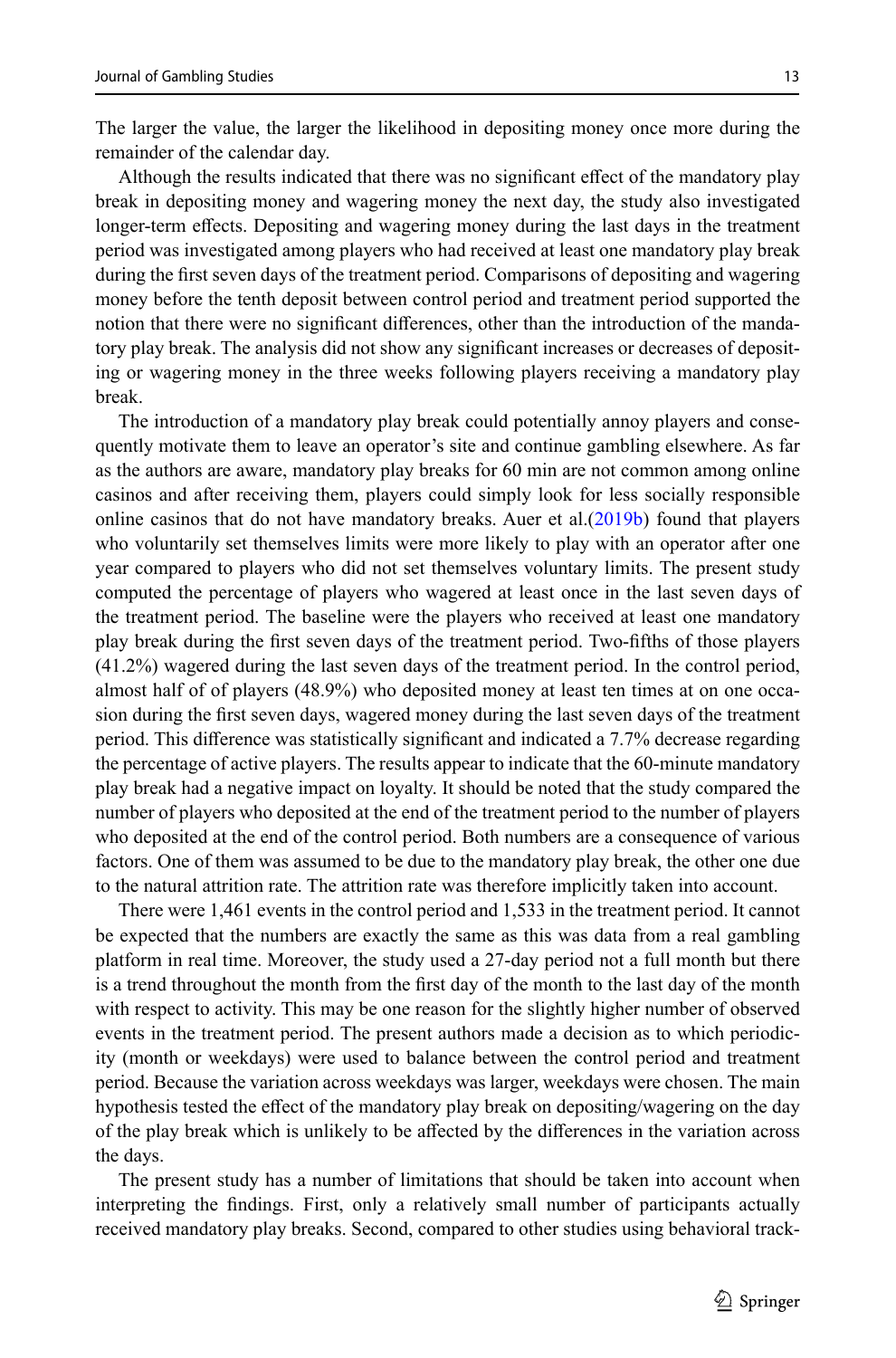ing research, the overall sample size was modest. Third, more than one person might have been playing on the account although the number of shared accounts is likely to be few. Fourth, the data were from only from one gaming operator and may not be representative of online gamblers more generally. Fifth, the data were all collected during a relatively short time period (i.e., 54 days). Finally, all the data were from one nationality (British) and there may be cultural differences between online gamblers. To overcome and confirm the findings here, studies should replicate the study here utilizing data from other online gambling operators. Future studies should also include bigger sample sizes and examine longer periods of gambling activity.

# **Conclusions**

The findings of the present study demonstrated that a 60-minute mandatory play break impacts players' depositing and wagering beyond the 60 min during which they cannot deposit or wager. A large percentage of players (41%) stop depositing for the remainder of the player day and a similar larger percentage of players (44.9%) stop wagering for the remainder of the day. This means that a mandatory play break in an online casino setting seems to prevent overspending during a short period of time. The results do not support previous assumptions and findings that mandatory play breaks lead to increased gambling afterwards. The present study was based on real-world data from actual players. Online casino operators could implement similar mandatory play breaks based on this study's findings and regulators could use the insights to draft future regulatory requirements. The results also demonstrate that a 60-minute play break did not impact gambling on the next day and over a period of several weeks. Mandatory play breaks do not seem to be a player protection tool which changes behavior over a longer period of time. Future studies should investigate mandatory play breaks together with other player protection tools such as behavioral feedback, limit-setting and self-exclusion. Furthermore, the impact of mandatory play breaks on player loyalty should be studied. The latter is important for the adoption of mandatory play breaks by online casino operators.

| Variable                                   | Description                                                                                 |
|--------------------------------------------|---------------------------------------------------------------------------------------------|
| Age                                        | Age in years                                                                                |
| Gender                                     | $1 =$ Female, $0 =$ Male                                                                    |
| Session length                             | Session length in minutes                                                                   |
| Night session                              | Indicates whether the session happened between 01:00<br>AM and $05:00$ AM                   |
| Amount of money deposited in the session   | The amount of money deposited in the session                                                |
| Amount of money withdrawn in the session   | The amount of money withdrawn in the session                                                |
| Amount of money wagered in the session     | The amount of money wagered in the session                                                  |
| Amount of money won in the session         | The amount of money won in the session                                                      |
| Amount of money lost in the session        | The amount of money lost is defined as amount of<br>money won minus amount of money wagered |
| Number of monetary deposits in the session | The number of deposits in the session                                                       |

## <span id="page-13-0"></span>**Appendix 1: List of variables and their corresponding definitions**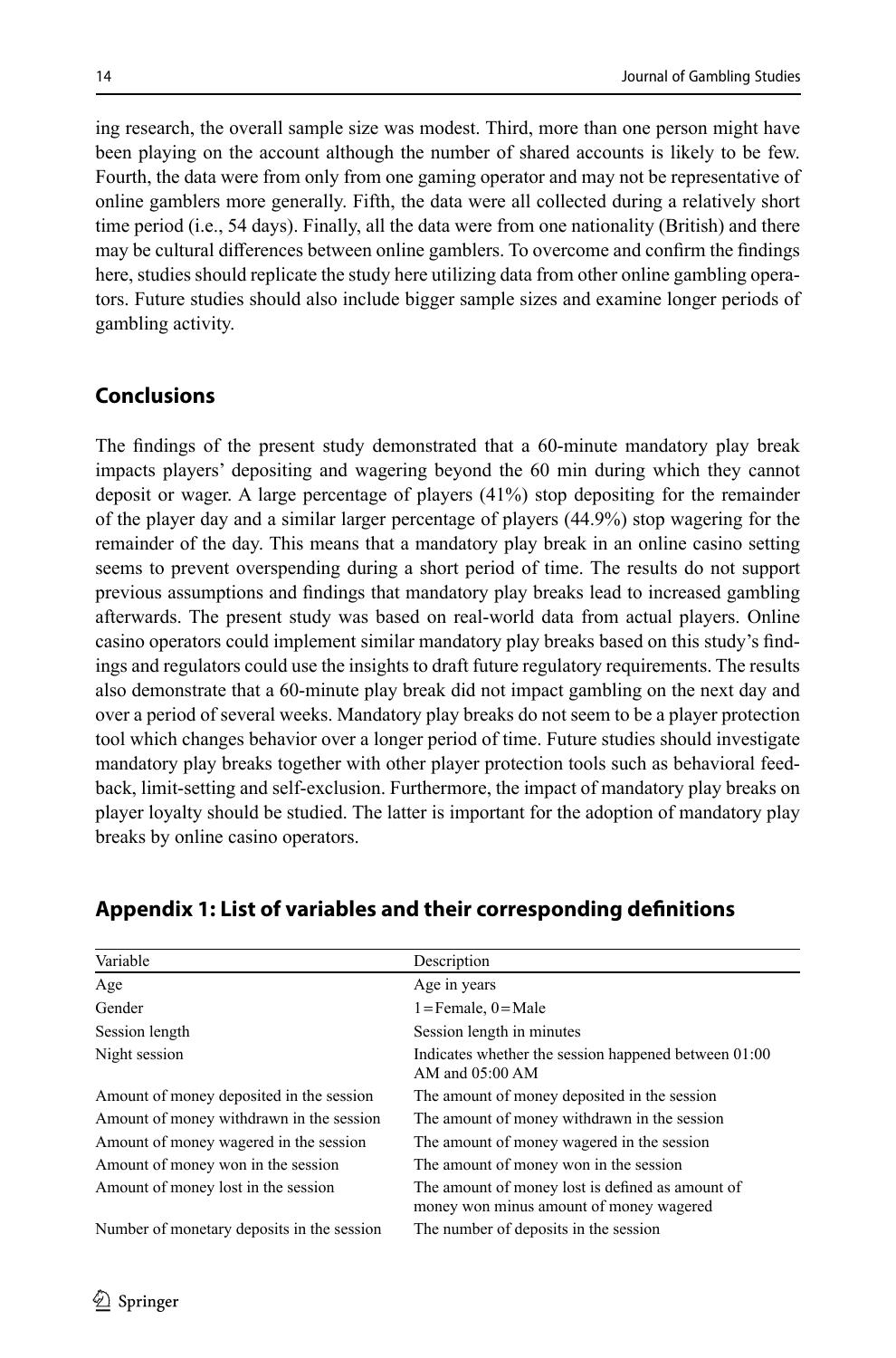Journal of Gambling Studies 15

| Variable                                                    | Description                                                                     |
|-------------------------------------------------------------|---------------------------------------------------------------------------------|
| Number of games in the session                              | The number of games played in the session                                       |
| Amount of money wagered on the first game<br>in the session | The amount of money wagered in the first game in the<br>session                 |
| Amount of money wagered on the last game<br>in the session  | The amount of money wagered in the last game in the<br>session                  |
| Monetary balance at the start of the session                | The amount of money in the account at the first game of<br>the session          |
| Monetary balance at the end of the session                  | The amount of money in the account in the last game of<br>the session           |
| Maximum monetary balance in the session                     | The maximum amount of money which was in the ac-<br>count during the session    |
| First balance in the session                                | The monetary balance of the gambling account at the<br>beginning of the session |
| Last balance in the session                                 | The monetary balance of the gambling account at the end<br>of the session       |
| First amount of money wagered in the session                | The amount of money wagered on the first game in the<br>session                 |
| Last amount of money wagered in the session                 | The amount of money wagered on the last game in the<br>session                  |
| Amount deposit all day before                               | The amount of money deposited on that calendar day up<br>to the tenth deposit   |
| Amount of money wagered all day before                      | The amount of money wagered on that calendar day up<br>to the tenth deposit     |
| Number of games all day before                              | The number of games played on that calendar day up to<br>the tenth deposit      |
| Amount of money deposited all day after                     | The amount deposited after the tenth deposit up to 24 h                         |
| Amount of money wagered all day after                       | The amount of money wagered after the tenth deposit up<br>to $24h$              |
| Amount of money deposited next day                          | The amount of money deposited on the next calendar day                          |
| Amount of money wagered next day                            | The amount of money wagered on the next calendar day                            |

**Funding** None received.

**Conflict of Interest** The second author's university currently receives funding from *Norsk Tipping* (the gambling operator owned by the Norwegian Government). The second author has received funding for a number of research projects in the area of gambling education for young people, social responsibility in gambling and gambling treatment from Gamble Aware (formerly the Responsibility in Gambling Trust), a charitable body which funds its research program based on donations from the gambling industry.Both authors undertake consultancy for various gaming companies in the area of social responsibility in gambling.

**Ethical Approval** Ethical approval was provided by the ethics committee of Nottingham Trent University.

**Informed consent** Not applicable. Secondary data analysis.

**Open Access** This article is licensed under a Creative Commons Attribution 4.0 International License, which permits use, sharing, adaptation, distribution and reproduction in any medium or format, as long as you give appropriate credit to the original author(s) and the source, provide a link to the Creative Commons licence, and indicate if changes were made. The images or other third party material in this article are included in the article's Creative Commons licence, unless indicated otherwise in a credit line to the material. If material is not included in the article's Creative Commons licence and your intended use is not permitted by statutory regulation or exceeds the permitted use, you will need to obtain permission directly from the copyright holder. To view a copy of this licence, visit <http://creativecommons.org/licenses/by/4.0/>.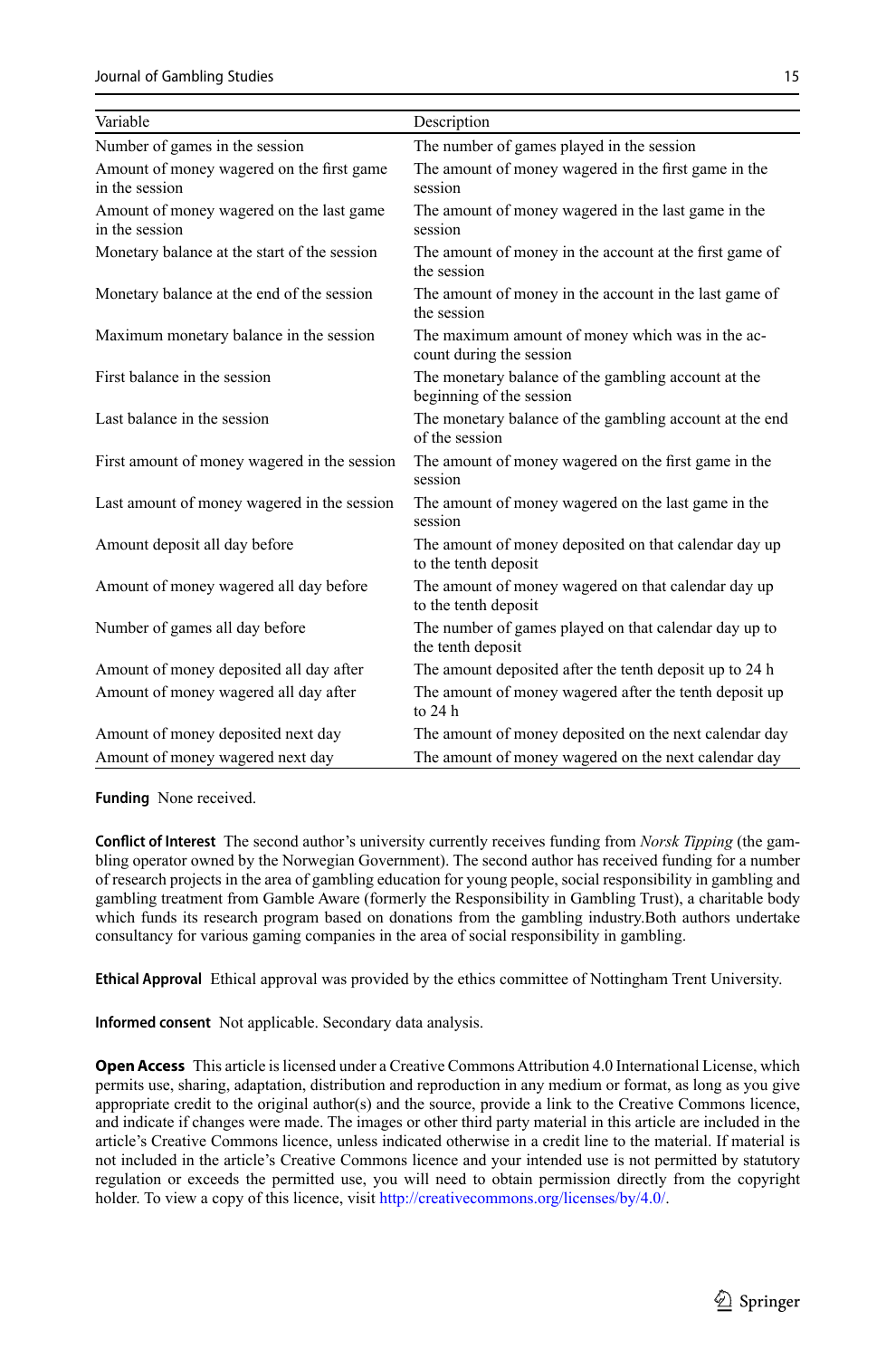## **References**

- <span id="page-15-7"></span>Auer, M., & Griffiths, M. D. (2013). Voluntary limit setting and player choice in most intense online gamblers: An empirical study of gambling behaviour. *Journal of Gambling Studies*, *29*(4), 647–660
- <span id="page-15-9"></span>Auer, M., Malischnig, D., & Griffiths, M. D. (2014). Is 'pop-up' messaging in online slot machine gambling effective as a responsible gambling strategy? An empirical re-search note. *Journal of Gambling Issues*, *29*, 1–10
- <span id="page-15-8"></span>Auer, M., & Griffiths, M. D. (2015). Testing normative and self-appraisal feedback in an online slot-machine pop-up message in a real-world setting. *Frontiers in Psychology*, *6,* 339
- <span id="page-15-16"></span>Auer, M., Hopfgartner, N., & Griffiths, M. D. (2019a). An empirical study of the effect of voluntary limitsetting on gamblers' loyalty using behavioural tracking data. *International Journal of Mental Health and Addiction*. [https://doi.org/10.1007/s11469-019-00166-2.](http://dx.doi.org/10.1007/s11469-019-00166-2) Advance online publication
- <span id="page-15-22"></span>Auer, M., Hopfgartner, N., & Griffiths, M. D. (2019b). The effects of a mandatory play break on subsequent gambling among Norwegian video lottery terminal players. *Journal of Behavioral Addictions*, *8*(3), 522–529
- Auer, M., Hopfgartner, N., & Griffiths, M. D. (2020a). The effects of voluntary deposit limit-setting on long-term online gambling behavior. Cyberpsychology, Behavior and Social Networking, *23*, 113–118
- <span id="page-15-10"></span>Auer, M., Reiestad, S. H., & Griffiths, M. D. (2020b). Global limit setting as a responsible gambling tool: What do players think? *International Journal of Mental Health and Addiction, 18*(1), 14–26
- <span id="page-15-15"></span>Blaszczynski, A., Cowley, E., Anthony, C., & Hinsley, K. (2015). Breaks in play: Do they achieve intended aims? *Journal of Gambling Studies*, *32*(2), 789–800
- <span id="page-15-20"></span>Campbell-Meiklejohn, D. K., Woolrich, M. W., Passingham, R. E., & Rogers, R. D. (2008). Knowing when to stop: the brain mechanisms of chasing losses. *Biological Psychiatry*, *63*(3), 293–300
- <span id="page-15-19"></span>Challet-Bouju, G., Hardouin, J. B., Thiabaud, E., Saillard, A., Donnio, Y., Grall-Bronnec, M., & Perrot, B. (2020). Modeling early gambling behavior using indicators from online lottery gambling tracking data: Longitudinal analysis.*Journal of Medical Internet Research, 22*(8), e17675
- <span id="page-15-3"></span>Chóliz, M., Marcos, M., & Lázaro-Mateo, J. (2019). The risk of online gambling: A study of gambling disorder prevalence rates in Spain. *International Journal of Mental Health and Addiction*, *19*(2), 1–14
- <span id="page-15-11"></span>Delfabbro, P. H., & King, D. L. (2021). The value of voluntary vs. mandatory responsible gambling limitsetting systems: A review of the evidence. *International Gambling Studies*, *21*, 255–271
- <span id="page-15-4"></span>Effertz, T., Bischof, A., Rumpf, H. J., Meyer, C., & John, U. (2018). The effect of online gambling on gambling problems and resulting economic health costs in Germany. *European Journal of Health Economics*, *19*(7), 967–978
- <span id="page-15-0"></span>Gómez, P., Feijóo, S., Braña, T., Varela, J., & Rial, A. (2019). Minors and online gambling: Prevalence and related variables. *Journal of Gambling Studies*, *36*, 735–745
- <span id="page-15-13"></span>Griffiths, M. D., Wood, R. T. A., Parke, J., & Parke, A. (2006). Dissociative states in problem gambling. In C. Allcock (Ed.), *Current issues related to dissociation* (pp. 27–37). Melbourne: Australian Gaming Council
- <span id="page-15-5"></span>Griffiths, M. D., Wardle, H., Orford, J., Sproston, K., & Erens, B. (2009). Sociodemographic correlates of internet gambling: Findings from the 2007 British gambling prevalence survey. *CyberPsychology and Behavior*, *12*(2), 199–202
- <span id="page-15-6"></span>Harris, A., & Griffiths, M. D. (2017). A critical review of the harm-minimisation tools available for electronic gambling. *Journal of Gambling Studies*, *33,* 187–221
- <span id="page-15-1"></span>Hollén, L., Dörner, R., Griffiths, M. D., & Emond, A. (2020). Gambling in young adults aged 17–24 Years: A population-based study. *Journal of Gambling Studies*, *36*(3), 747–766
- <span id="page-15-17"></span>Hopfgartner, N., Auer, M., Santos, T., Helic, D., & Griffiths, M. D. (2021). The effect of mandatory play breaks on subsequent gambling behavior among Norwegian online sports betting, slots and bingo players: A large-scale real world study. *Journal of Gambling Studies*. Advance online publication. [https://](http://dx.doi.org/10.1007/s10899-021-10078-3) [doi.org/10.1007/s10899-021-10078-3](http://dx.doi.org/10.1007/s10899-021-10078-3)
- <span id="page-15-14"></span>Jacobs, D. (1988). Evidence for a common dissociative-like reaction among addicts. *Journal of Gambling Behavior*, *4*, 27–37
- <span id="page-15-2"></span>Lawn, S., Oster, C., Riley, B., Smith, D., Baigent, M., & Rahamathulla, M. (2020). A literature review and gap analysis of emerging technologies and new trends in gambling. *International Journal of Environmental Research and Public Health*, 17(3), 744
- <span id="page-15-21"></span>Lesieur, H. R. (1979). The compulsive gambler's spiral of options and involvement. *Psychiatry*, *42*(1), 79–87
- <span id="page-15-18"></span>Mann, H. B., & Whitney, D. R. (1947). On a test of whether one of two random variables is stochastically larger than the other. *The Annals of Mathematical Statistics*, *18*(1), 50–60
- <span id="page-15-12"></span>McAuliffe, W. H., Edson, T. C., Louderback, E. R., LaRaja, A., & LaPlante, D. A. (2021). Responsible product design to mitigate excessive gambling: A scoping review and z-curve analysis of replicability. *PloS One, 16*(4), e0249926